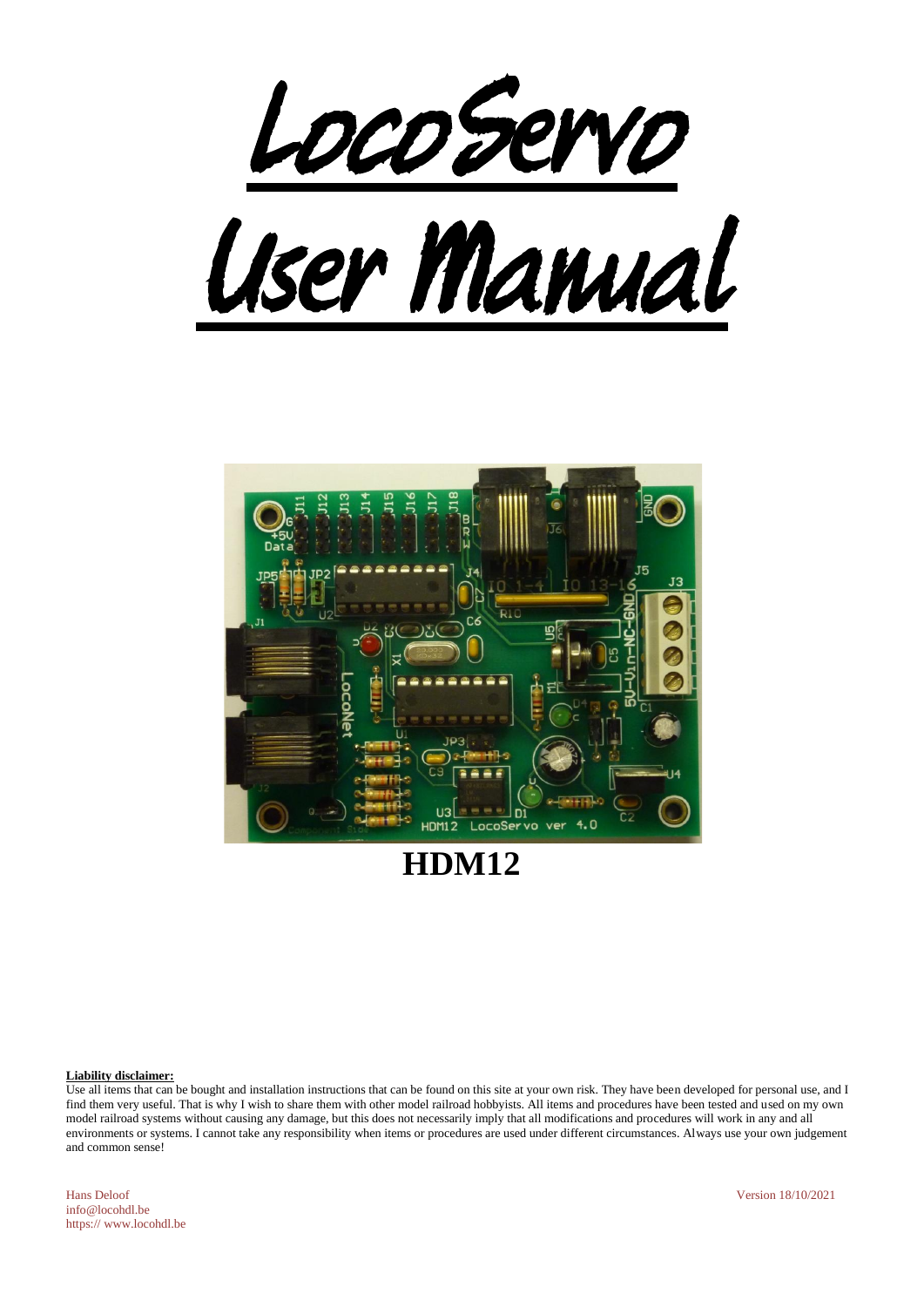# **LocoServo Module**

This module is a variant of LocoIO. The module can drive 8 analog or digital Servo engines with 2-positions or 4 Servo engines with 4 positions and also includes a LocoIO 8 bits input/output.

- For the 8 bits input/output, see LocoIO user manual.

- The Servo engine can turn in an angle of  $110^{\circ}$  from Position 1 = 1 to

Position 2 = 127. Position 1 and Position 2 can be set within that 110º angle, with a value of 1 to 127. The Servo engines are transferred from one position to the other by means of a "Fixed Contact" report. The transfer can be done at 4 different speeds, and each servo can be set separately. Speed = 0 is the fastest, Speed = 3 is the slow, Speed 6 and 7 are very slow.

- The Servo engine can also perform an ongoing back and forth movement with two different speeds, when the Speed  $= 4$  or 5. In that case, Position 1 is permanently fixed on value  $= 1$ . Position 2 can be chosen freely between 1 and 127, and will determine the angle of the movement.

The "Fixed Contact" report determines whether the servo goes back and forth between Position 1 and Position 2 or stays on Position 1.

Continue ongoing back and forth movement is not selectable with selection of 4-position Servo.

With the Servos points/switches, mechanical signals, level crossing barriers, doors of locomotive hangars, etc. … can be operated.

### **Software remarks:**

- With a **STOP** (OPC\_GPOFF) or **IDLE** (OPC\_IDLE) Loconet command, the current Servo motor positions will be written in a "Power up memory". These positions will be used at the power up of the LocoServo module.

- From software version 107, the 8 output ports are now also written in "Power up memory". This causes the relays used for point polarization to be in the correct position when starting the LocoServo module.

### **Driver module connection:**

The Connection with Loconet and between LocoServo and Driver Modules is with a 6-wire cable with RJ12 connectors. It is important that on both ends of the cable pin1 on the first connector is connected to pin1 on the second connector.



info@locohdl.be https:// www.locohdl.be

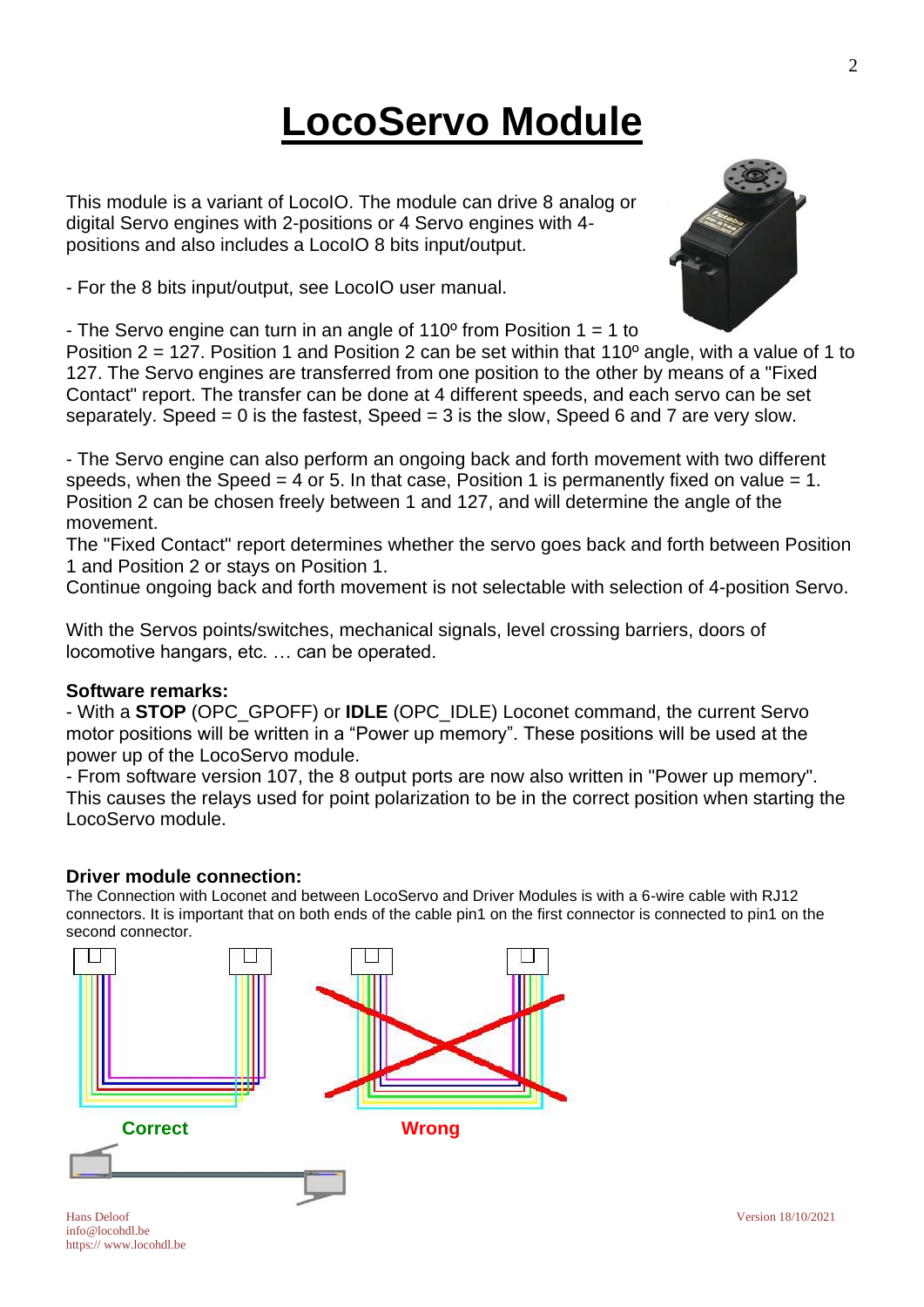### **Bill of materials for the LocoServo module 4.0:**

| UT_DEVICE                                                                                                                                                                                                                                | UT_VALUE                                                                                                                                                                                                                                                                                                                                                                                             | Refdes                                                                                                                                                                                                                                                                                                                                                                                         |
|------------------------------------------------------------------------------------------------------------------------------------------------------------------------------------------------------------------------------------------|------------------------------------------------------------------------------------------------------------------------------------------------------------------------------------------------------------------------------------------------------------------------------------------------------------------------------------------------------------------------------------------------------|------------------------------------------------------------------------------------------------------------------------------------------------------------------------------------------------------------------------------------------------------------------------------------------------------------------------------------------------------------------------------------------------|
| <b>PCB</b>                                                                                                                                                                                                                               | HDM12                                                                                                                                                                                                                                                                                                                                                                                                |                                                                                                                                                                                                                                                                                                                                                                                                |
| IC-socket                                                                                                                                                                                                                                | 18 pins                                                                                                                                                                                                                                                                                                                                                                                              | for U1 and U2                                                                                                                                                                                                                                                                                                                                                                                  |
| Resistor                                                                                                                                                                                                                                 | 1k $\Omega$                                                                                                                                                                                                                                                                                                                                                                                          | R <sub>1</sub> , R <sub>8</sub> , R <sub>9</sub>                                                                                                                                                                                                                                                                                                                                               |
| Resistor                                                                                                                                                                                                                                 | $220k\Omega$                                                                                                                                                                                                                                                                                                                                                                                         | R <sub>2</sub>                                                                                                                                                                                                                                                                                                                                                                                 |
| Resistor                                                                                                                                                                                                                                 | $22k\Omega$                                                                                                                                                                                                                                                                                                                                                                                          | R <sub>3</sub>                                                                                                                                                                                                                                                                                                                                                                                 |
| Resistor                                                                                                                                                                                                                                 | 10 $k\Omega$                                                                                                                                                                                                                                                                                                                                                                                         | R4, R12, R16, R17                                                                                                                                                                                                                                                                                                                                                                              |
| Resistor                                                                                                                                                                                                                                 | 47kΩ                                                                                                                                                                                                                                                                                                                                                                                                 | R5                                                                                                                                                                                                                                                                                                                                                                                             |
| Resistor                                                                                                                                                                                                                                 | $150k\Omega$                                                                                                                                                                                                                                                                                                                                                                                         | R <sub>6</sub>                                                                                                                                                                                                                                                                                                                                                                                 |
| Resistor                                                                                                                                                                                                                                 | $4k7\Omega$                                                                                                                                                                                                                                                                                                                                                                                          | R7                                                                                                                                                                                                                                                                                                                                                                                             |
| <b>Resistor Pack</b>                                                                                                                                                                                                                     |                                                                                                                                                                                                                                                                                                                                                                                                      | R <sub>10</sub>                                                                                                                                                                                                                                                                                                                                                                                |
| Capacitor                                                                                                                                                                                                                                | $8x10k\Omega$ (9 pins sil)<br>100 <sub>n</sub> F                                                                                                                                                                                                                                                                                                                                                     | C <sub>2</sub> , C <sub>5</sub> , C <sub>6</sub> , C <sub>7</sub> , C <sub>9</sub>                                                                                                                                                                                                                                                                                                             |
|                                                                                                                                                                                                                                          |                                                                                                                                                                                                                                                                                                                                                                                                      |                                                                                                                                                                                                                                                                                                                                                                                                |
| Capacitor<br><b>ELCO</b>                                                                                                                                                                                                                 | 15pF<br>100µF/25V                                                                                                                                                                                                                                                                                                                                                                                    | C <sub>3</sub> , C <sub>4</sub><br>C <sub>1</sub>                                                                                                                                                                                                                                                                                                                                              |
| ELCO                                                                                                                                                                                                                                     |                                                                                                                                                                                                                                                                                                                                                                                                      | C <sub>8</sub>                                                                                                                                                                                                                                                                                                                                                                                 |
| LED                                                                                                                                                                                                                                      | 680µF/25V<br>Green Ø3mm                                                                                                                                                                                                                                                                                                                                                                              | D1, D4                                                                                                                                                                                                                                                                                                                                                                                         |
|                                                                                                                                                                                                                                          |                                                                                                                                                                                                                                                                                                                                                                                                      |                                                                                                                                                                                                                                                                                                                                                                                                |
| LED                                                                                                                                                                                                                                      | Red Ø3mm                                                                                                                                                                                                                                                                                                                                                                                             | D <sub>2</sub>                                                                                                                                                                                                                                                                                                                                                                                 |
| Diode                                                                                                                                                                                                                                    | 1N4001                                                                                                                                                                                                                                                                                                                                                                                               | D <sub>3</sub> , D <sub>5</sub>                                                                                                                                                                                                                                                                                                                                                                |
| <b>NPN</b> transistor                                                                                                                                                                                                                    | BC337-40                                                                                                                                                                                                                                                                                                                                                                                             | Q1                                                                                                                                                                                                                                                                                                                                                                                             |
| Voltage Regulator                                                                                                                                                                                                                        | 7805                                                                                                                                                                                                                                                                                                                                                                                                 | U4, U5                                                                                                                                                                                                                                                                                                                                                                                         |
| XTAL                                                                                                                                                                                                                                     | Quartz 20MHz                                                                                                                                                                                                                                                                                                                                                                                         | X1                                                                                                                                                                                                                                                                                                                                                                                             |
| Jumper <sub>2</sub>                                                                                                                                                                                                                      | 2-pins                                                                                                                                                                                                                                                                                                                                                                                               | JP2, JP3, JP5                                                                                                                                                                                                                                                                                                                                                                                  |
| HDR <sub>3</sub>                                                                                                                                                                                                                         | 3-pins header                                                                                                                                                                                                                                                                                                                                                                                        | JP11, JP12, JP13, JP14, JP15, JP16, JP17, JP18                                                                                                                                                                                                                                                                                                                                                 |
| Connector                                                                                                                                                                                                                                | <b>RJ12</b>                                                                                                                                                                                                                                                                                                                                                                                          | J1, J2                                                                                                                                                                                                                                                                                                                                                                                         |
| Connector                                                                                                                                                                                                                                | 4 pins print connector                                                                                                                                                                                                                                                                                                                                                                               | J3                                                                                                                                                                                                                                                                                                                                                                                             |
| Comparator IC                                                                                                                                                                                                                            | LM311N                                                                                                                                                                                                                                                                                                                                                                                               | U <sub>3</sub>                                                                                                                                                                                                                                                                                                                                                                                 |
| PIC IC                                                                                                                                                                                                                                   | LS107                                                                                                                                                                                                                                                                                                                                                                                                | U1 on IC-socket                                                                                                                                                                                                                                                                                                                                                                                |
| PIC IC                                                                                                                                                                                                                                   | <b>SRV006</b>                                                                                                                                                                                                                                                                                                                                                                                        | U2 on IC-socket                                                                                                                                                                                                                                                                                                                                                                                |
| Cool plate                                                                                                                                                                                                                               | for TO-220 housing                                                                                                                                                                                                                                                                                                                                                                                   | S <sub>1</sub>                                                                                                                                                                                                                                                                                                                                                                                 |
| Connector                                                                                                                                                                                                                                | <b>RJ12</b>                                                                                                                                                                                                                                                                                                                                                                                          | (for HDM12C)<br>J4, J5                                                                                                                                                                                                                                                                                                                                                                         |
| Or                                                                                                                                                                                                                                       |                                                                                                                                                                                                                                                                                                                                                                                                      |                                                                                                                                                                                                                                                                                                                                                                                                |
| HDR_9                                                                                                                                                                                                                                    | 9 pins print connector (3,81)                                                                                                                                                                                                                                                                                                                                                                        | J6<br>(for HDM12D)                                                                                                                                                                                                                                                                                                                                                                             |
|                                                                                                                                                                                                                                          |                                                                                                                                                                                                                                                                                                                                                                                                      |                                                                                                                                                                                                                                                                                                                                                                                                |
| ⊢<br>$\bullet$<br>$\bullet$<br><b>+5UO</b><br>$\circ$<br>Data <b>o</b><br>$\circ$<br>$\circ$<br>o<br>JP <sub>2</sub><br>JP5<br>O<br>$\bullet$<br>$\circ$<br>定<br>$\bullet$<br>$\circ$<br>$\circ$<br>$\rm J1$<br>$\circ$<br>$\frac{0}{0}$ | ラ<br>$\Xi$<br>$\Xi$<br>⊢<br>⊢<br>⊢<br>B<br>$\bullet$<br>$\bullet$<br>$\bullet$<br>$\bullet$<br>$\bullet$<br>$\bullet$<br>R<br>O<br>$\bullet$<br>$\circ$<br>$\circ$<br>$\circ$<br>$\circ$<br>$O \mathbb{N} $<br>$\circ$<br>$\circ$<br>$\circ$<br>$\circ$<br>O<br>0000000000<br>o<br>$\bullet$<br>00000000<br>$\mathbf{0} \mathbf{0}$ (0.0)<br>$\circ$ o<br>$\bullet$<br>O<br>O<br>≅<br>О<br>000000000 | 000000000<br>000<br>000<br>J <sub>5</sub><br>T4<br>$\overline{\mathbf{o}}$ o $\overline{\mathbf{o}}$<br>000<br>J3<br>ĪΟ<br>$3 - 16$<br>$\cup$<br>000000<br>$\bullet$<br>00<br>$rac{1}{R10}$<br>O<br>O<br>$\widetilde{\Phi}$<br>Cб<br>S<br>$\subseteq$<br>$\overline{O}$<br>0<br>0<br>0<br>$\bullet$<br>$\overline{\phantom{0}}\phantom{0}\phantom{0}$<br>똥<br>o<br>●<br>* gm<br>$\bullet$<br>Ξ |
|                                                                                                                                                                                                                                          | $\frac{8}{10}$<br>るの<br>ο<br>000000000                                                                                                                                                                                                                                                                                                                                                               | 顶<br>$\mathbb{R}^2$<br>C1<br>$\bullet$<br>$\mathsf{o}\,\mathsf{o}_\mathbb{C}$<br>$\overline{\mathbf{o}}$                                                                                                                                                                                                                                                                                       |
| $\circ$<br>$\mathbf{0}$                                                                                                                                                                                                                  | $\bullet$<br>U1<br>JP3D O<br>$\bullet$<br>R <sub>2</sub><br>$\circ$<br>o<br>$\circ$<br>$\circ$ $\circ$<br>o                                                                                                                                                                                                                                                                                          | S<br>ഗ<br>$\overline{\mathbf{o}}$<br>R12<br>l O                                                                                                                                                                                                                                                                                                                                                |
| J2                                                                                                                                                                                                                                       | $\bullet$<br>R7<br>о<br>C <sub>9</sub><br>R <sub>1</sub><br>$\bullet$<br>О                                                                                                                                                                                                                                                                                                                           | $\mathbf O$<br>O<br>$\bullet$<br>$\circ$<br>0000<br>C8<br>114<br>000                                                                                                                                                                                                                                                                                                                           |
|                                                                                                                                                                                                                                          | R3<br>$\bullet$<br>$\bullet$<br>$o^{\circ}$<br>$\bullet$<br>R6<br>$\circ$<br>O-<br>R <sub>5</sub><br>o                                                                                                                                                                                                                                                                                               | $\overline{\mathbf{o}}$<br>$\circ$<br>ο<br>0000<br>$\mathbb{C}2$                                                                                                                                                                                                                                                                                                                               |
|                                                                                                                                                                                                                                          | Q1<br>HDM1                                                                                                                                                                                                                                                                                                                                                                                           | LocoServo<br>4.0<br>ver                                                                                                                                                                                                                                                                                                                                                                        |

Hans Deloof<br>info@locohdl.be https:// www.locohdl.be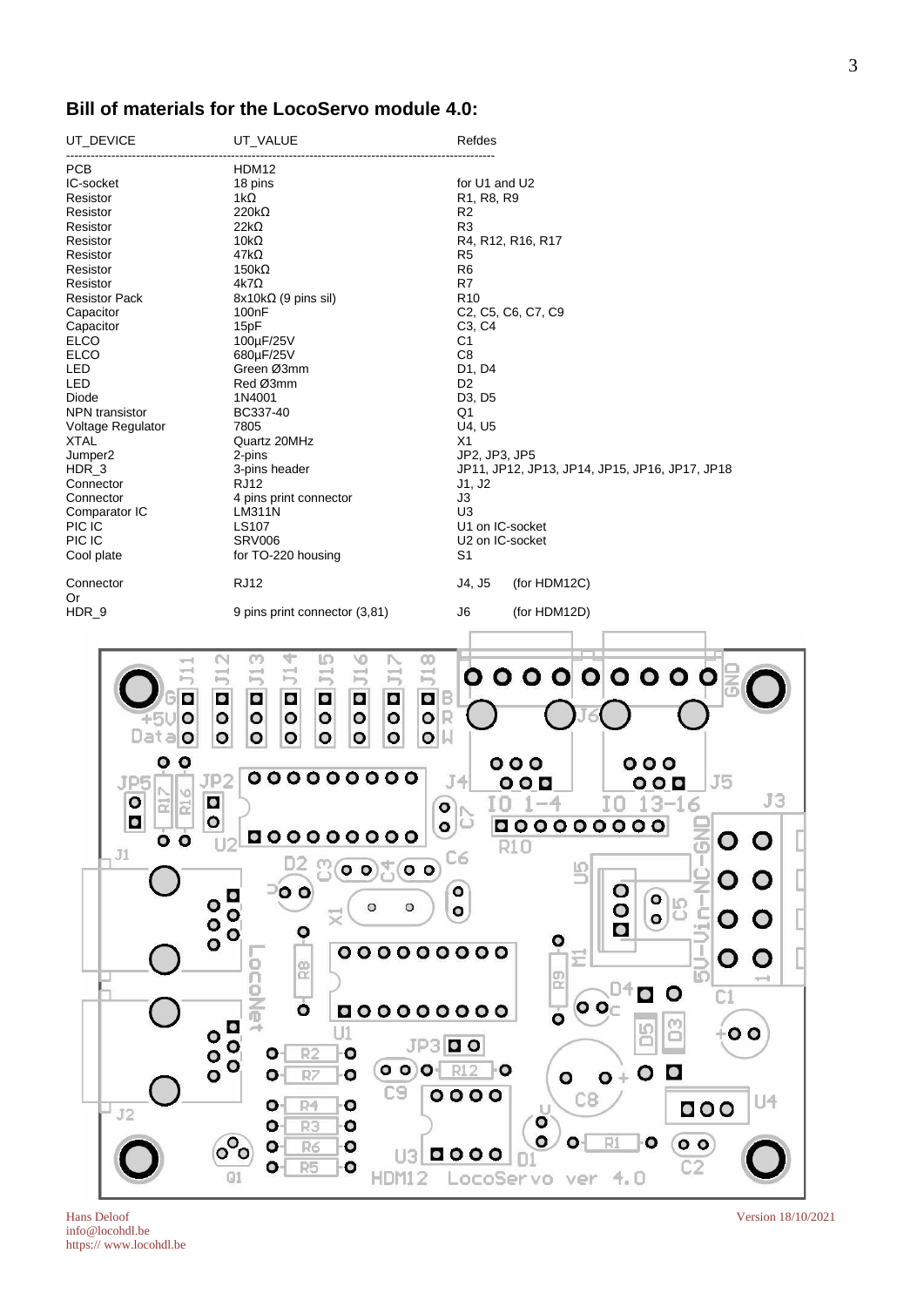### **Jumper setting:**<br>JP2 Off

- 
- Off The Servo engine is always assisted<br>On The Servo engine is only assisted for
	- The Servo engine is only assisted for 5 sec after a new command has been given.

- When adjusting the drive it is advisable to keep power on the Servo motor.

- Afterwards it is better to put JP2 in closed position. The power supply on the LocoServo is less charged because of this. The Servo motor has with his gear box sufficient force to keep the points in position.

JP3 Off Normal connection to Loconet.<br>
On No connection with Loconet. No connection with Loconet.

> - When JP3 is On, there is no connection to Loconet. In that case the module is completely independent. On J4 and J5 you will automatically have 8 inputs, where 8 switches can be connected to GND. These serve 8 Servo motors, which are respectively connected to J11 to J18, with the position1 and position2 values. These values need to be written earlier in the module with the LocoIO Configuration program.

JP5 Reserved for later use

### **Red LED**:

| On       | No central station connected or current source on Locobuffer selected or |
|----------|--------------------------------------------------------------------------|
|          | JP3 On, and Loconet has been disabled because of this.                   |
| Off      | Loconet OK, no activity                                                  |
| Blinking | Loconet command transfer                                                 |

#### **Green LED**

Power OK

#### **Remarks:**

- Every IO pin as output can give max. 20mA.

- With a DC power supply the GND is the same as with an Intellibox or Locobooster.

### **Servo connectors J11, … , J18:**

| Pin1: | GND    |
|-------|--------|
| Pin2: | +5V    |
| Pin3: | Signal |



**!** Do not make wrong connection or the PIC can be damaged. With 4-positie Servo the connectors J12, J14, J16 and J18 are **not** used. Extend the Servo cable with an extension of a maximum of 80 cm.

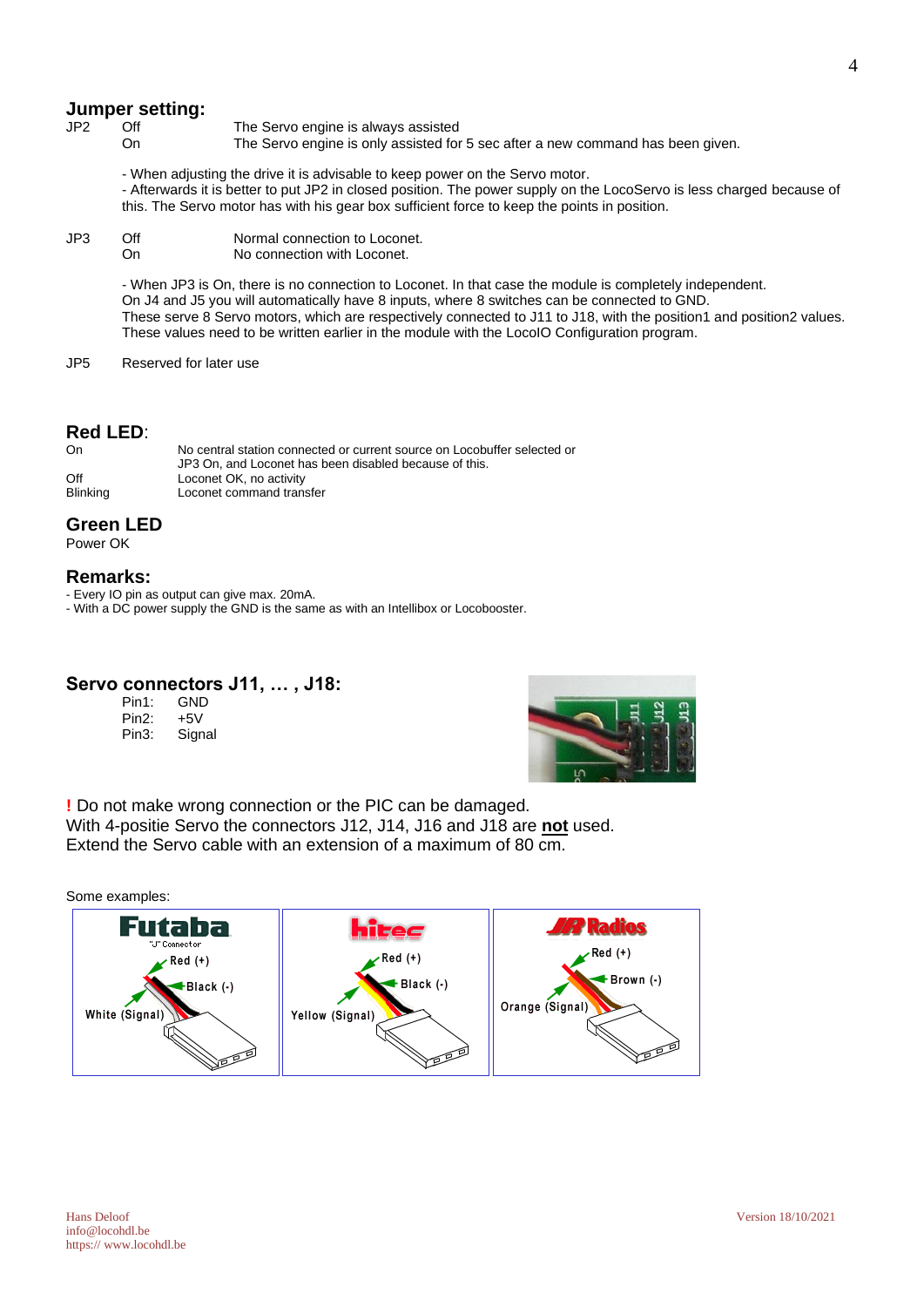## **Power connector J3 possibilities:**

Pin 2: 12V - 15V DC input Pin 1: 5V output Pin 4: GND input Pin 4: GND output

**Dutput: Pin 1: 5V output** 

### **HDM12C**

### **IO connector J4:**

Pin 1: +5V Pin 2: IO-4 Pin 3: IO-3<br>Pin 4: IO-2 Pin  $4:$ Pin 5: IO-1 Pin 6: GND

### **IO connector J5:**

| +5V   |
|-------|
| IO-16 |
| IO-15 |
| IO-14 |
| IO-13 |
| GND   |
|       |



### **HDM12D**

### **IO connector J6:**

| Pin 1: | GND   |
|--------|-------|
| Pin 2: | IO-16 |
| Pin 3: | IO-15 |
| Pin 4: | IO-14 |
| Pin 5: | IO-13 |
| Pin 6: | IO-4  |
| Pin 7: | IO-3  |
| Pin 8: | IO-2  |
| Pin 9: | IO-1  |
|        |       |

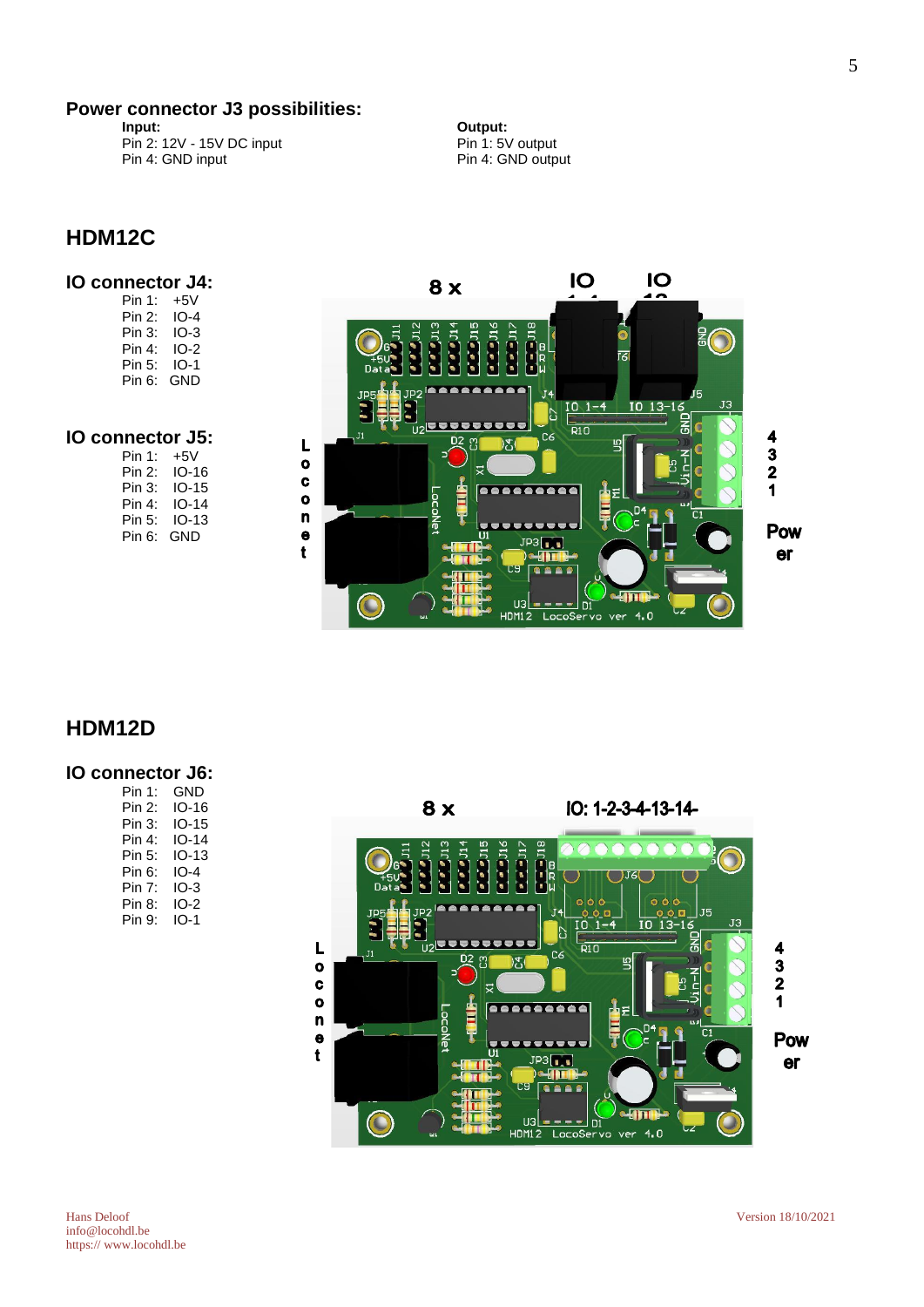### **LocoHDL Configuration for LocoServo Module**

| x<br>▣<br><b>ROL</b> LocoHDL Module SV Settings<br>$\equiv$                                                              |                                                                                                                                                                                                                                                                                                                                                                                                                         |                                                                                                        |                                                                                            |                                                                                                                                       |                                                                                              |                                                            |                                                                                                  |                                                             |                                                                                |                                                         |                                                                                  |                                                                                                                                       |                                                           |                                                                                                       |                                                                                                               |                                                                                                                                                                                                                                                                                                                                                                                                                                                                       |                      |        |
|--------------------------------------------------------------------------------------------------------------------------|-------------------------------------------------------------------------------------------------------------------------------------------------------------------------------------------------------------------------------------------------------------------------------------------------------------------------------------------------------------------------------------------------------------------------|--------------------------------------------------------------------------------------------------------|--------------------------------------------------------------------------------------------|---------------------------------------------------------------------------------------------------------------------------------------|----------------------------------------------------------------------------------------------|------------------------------------------------------------|--------------------------------------------------------------------------------------------------|-------------------------------------------------------------|--------------------------------------------------------------------------------|---------------------------------------------------------|----------------------------------------------------------------------------------|---------------------------------------------------------------------------------------------------------------------------------------|-----------------------------------------------------------|-------------------------------------------------------------------------------------------------------|---------------------------------------------------------------------------------------------------------------|-----------------------------------------------------------------------------------------------------------------------------------------------------------------------------------------------------------------------------------------------------------------------------------------------------------------------------------------------------------------------------------------------------------------------------------------------------------------------|----------------------|--------|
| Load SV's<br>Save SV's Print Comm port<br>Debug Address List Info Language Mode MultiPort Central Exit                   |                                                                                                                                                                                                                                                                                                                                                                                                                         |                                                                                                        |                                                                                            |                                                                                                                                       |                                                                                              |                                                            |                                                                                                  |                                                             |                                                                                |                                                         |                                                                                  |                                                                                                                                       |                                                           |                                                                                                       |                                                                                                               |                                                                                                                                                                                                                                                                                                                                                                                                                                                                       |                      |        |
| G                                                                                                                        | $\left( \widehat{\bullet }\right)$                                                                                                                                                                                                                                                                                                                                                                                      | 3<br>$\left( \widehat{\bullet}\right)$                                                                 | 4<br>G.                                                                                    | 5<br>G                                                                                                                                | 6<br>Œ                                                                                       | $\sqrt{2}$                                                 | 8<br>G.                                                                                          | 9<br>G                                                      | 10<br>Œ                                                                        | 11<br>Œ                                                 | $-12$<br>G                                                                       | $-13$<br>G.                                                                                                                           | $-14$<br>Œ                                                | 15<br>G.                                                                                              | 16<br>G.                                                                                                      | Port Definition<br>Port not used                                                                                                                                                                                                                                                                                                                                                                                                                                      |                      |        |
| C<br>Č<br>Ē<br>Topp<br>coo<br>O<br>Г                                                                                     | с<br>C<br>Ċ<br>ö<br>Č<br>Ċ<br>O<br>$\overline{C}$<br>O<br>г<br>g                                                                                                                                                                                                                                                                                                                                                        | с<br>Č<br>г<br>$\mathcal{O}$<br>ö<br>ö<br>П<br>$\mathbf C$<br>ö<br>$\bar{c}$<br>о<br>г<br>$\circ$<br>Č | с<br>ö<br>г<br>$\circ$<br>ö<br>č<br>$\frac{1}{2}$<br>õ<br>о<br>г<br>cooo                   | Servo<br>P<br>$\overline{1}$<br>$\frac{1}{\sqrt{2}}$<br>$\sqrt{127}$<br>$\frac{1}{\sqrt{2}}$<br>$\theta$<br>$\frac{1}{\sqrt{2}}$<br>O | P<br>$\overline{1}$<br>127<br>$\theta$<br>$\blacktriangle$<br>с                              | P<br>$\mathbf{1}$<br>127<br>$\theta$<br>г<br>Ю             | Test<br>P<br>Position 1<br>$\mathbf{1}$<br>Position 2<br>$\overline{127}$<br>$\overline{0}$<br>Ó | P<br>٠<br>127<br>Speed<br>$\theta$<br>4-Position Servo<br>о | 1<br>127<br>0<br>٠<br>C                                                        | P<br>$\mathbf{1}$<br>127<br>$\theta$<br>÷<br>O          | P<br>127<br>$\overline{0}$<br>$\frac{1}{x}$<br>$\circ$                           | Ċ<br>Ö<br>č<br>о<br>г<br>O<br>ö                                                                                                       | с<br>ö<br>g<br>Č<br>$\subset$<br>ö<br>ö<br>O<br>г<br>popp | с<br>Č<br>г<br>ă<br>ö<br>П<br>C<br>O<br>O<br>о<br>г<br>g                                              | с<br>O<br>г<br>O<br>O<br>о<br>г<br>O<br>O<br>O<br>o<br>C                                                      | Input<br><b>Block Detection Active Low</b><br><b>Block Detection Active High</b><br><b>Block Detection Delay</b><br>Toggle Switch<br>Push Button Active Low<br>Push Button Active High<br>Direct I <sup>⊽</sup> Indirect Code<br>Switch Point Feedback<br>Contact 1 Point Feedback<br>Contact 2 Point Feedback<br><b>Output</b><br><b>Block Occupancy</b><br>Block Display LocoView<br>$\overline{0}$ $\rightleftharpoons$ Rate<br>Blinking<br>$1 - 0n$<br>$1 - 0$ ff | <b>Fixed Contact</b> | $32 -$ |
| Coooo<br>$\frac{0}{0}$<br>$\mathbf{1}$<br>$\begin{array}{c} 0 \end{array}$<br>$\overline{0}$<br>$\overline{0}$<br>R<br>W | č<br>č<br>Ċ<br>O<br>č<br>$\theta$<br>$\overline{0}$<br>$\Box$<br>R<br>W                                                                                                                                                                                                                                                                                                                                                 | ö<br>č<br>г<br>$\mathbf C$<br>O<br>ö<br>1<br>$\overline{0}$<br>$\,0$<br>$\overline{0}$<br>$\sf B$<br>W | Ē<br>$\mathbf C$<br>$\subset$<br>C<br>$\overline{0}$<br>$\overline{0}$<br>$\Box$<br>R<br>W | $\overline{0}$<br>$\overline{0}$<br>$\begin{array}{c} 0 \\ 0 \end{array}$<br>R<br>W                                                   | 1<br>$\mathbf 0$<br>$\overline{0}$<br>$\begin{array}{c} \square \end{array}$<br>$\sf B$<br>W | 0<br>Ō<br>$\begin{array}{c} \square \end{array}$<br>R<br>W | $\overline{1}$<br>0<br>0<br>0<br>$\sf B$<br>W                                                    | 1<br>0<br>$\overline{0}$<br>$\Box$<br>R<br>W                | $\mathbf{1}$<br>$\overline{0}$<br>$\overline{0}$<br>$\Box$<br>$\mathsf B$<br>W | $\overline{1}$<br>0<br>0<br>$\Box$<br>$\mathsf{R}$<br>W | $\overline{\phantom{a}}$<br>$\overline{0}$<br>$\overline{0}$<br>$\Box$<br>R<br>W | ö<br>ö<br>Ö<br>ö<br>Č<br>$\overline{1}$<br>$\overline{0}$<br>$\overline{0}$<br>$\begin{array}{c} \square \end{array}$<br>$\sf B$<br>W | Ē<br>$\circ$<br>Č<br>ö<br>ö<br>0<br>0<br>$\Box$<br>R<br>W | č<br>ë<br>г<br>C<br>О<br>с<br>$\overline{1}$<br>$\overline{0}$<br>$\overline{0}$<br>$\Box$<br>B.<br>W | о<br>O<br>O<br>O<br>O<br>-1<br>$\theta$<br>$\overline{0}$<br>$\begin{array}{c} \n\end{array}$<br>$\sf R$<br>W | $2 - 0n$<br>$2 - 0$ ff<br>4 Way Port<br>1 Soft Reset<br>1 Hard Reset<br>2 Soft Reset<br>2 Hard Reset<br><b>Address</b><br>Configuration<br>Value-1<br>Value-2<br>Read<br>Write                                                                                                                                                                                                                                                                                        | <b>Pulse Contact</b> |        |
|                                                                                                                          | Module Settings<br>Extra Opcode 1<br>Input Status by Power-ON<br><b>Special Ports</b><br>Check All Inputs<br>Extra Opcode 2<br>С<br>Check Block and Point Feedbacks<br>C<br><b>E</b> Fix Code for Push Buttons<br>G.<br><b>Check Block Feedbacks</b><br>C Alternating Code for Push Buttons<br><b>LocoServo</b><br>Address 81 7<br>Pic version 106<br>Address 81 / 1 W<br>1 R<br>Read All<br>Write All<br>Init<br>Clear |                                                                                                        |                                                                                            |                                                                                                                                       |                                                                                              |                                                            |                                                                                                  |                                                             |                                                                                |                                                         |                                                                                  |                                                                                                                                       |                                                           |                                                                                                       |                                                                                                               |                                                                                                                                                                                                                                                                                                                                                                                                                                                                       |                      |        |
|                                                                                                                          |                                                                                                                                                                                                                                                                                                                                                                                                                         | Com 8 - 57600,n,8,1 - P                                                                                |                                                                                            | Status:                                                                                                                               |                                                                                              |                                                            |                                                                                                  |                                                             |                                                                                |                                                         |                                                                                  |                                                                                                                                       |                                                           |                                                                                                       |                                                                                                               | LB version: LB 164 - USB                                                                                                                                                                                                                                                                                                                                                                                                                                              |                      | 4.0.0  |

In terms of functionality the first 4 ports are identical to a LocoIO.

### **Adjust:**

Fill in the addresses of the switch with which the Servos will be controlled. Set Position 1, Position 2 and a speed. Write these in LocoServo with the "W" button or "Write All" button.

Both positions can be tested with the test buttons. If necessary change the angle by placing another value in Position 1 and/or Position 2. Each time one value is changed, you must press the"W" button and then with the "L" key to be read, before doing a new test.

#### **RECOMMENDATION:**

- If the used version of LocoServo has not the option selection "Port not used", then it is been advised to define unused ports as output ports, and give them an unused address. Then you prevent that interference on the module will send out undesirable codes on Loconet.

- Give ports used as Servo output, always an address that occurs only once at a module.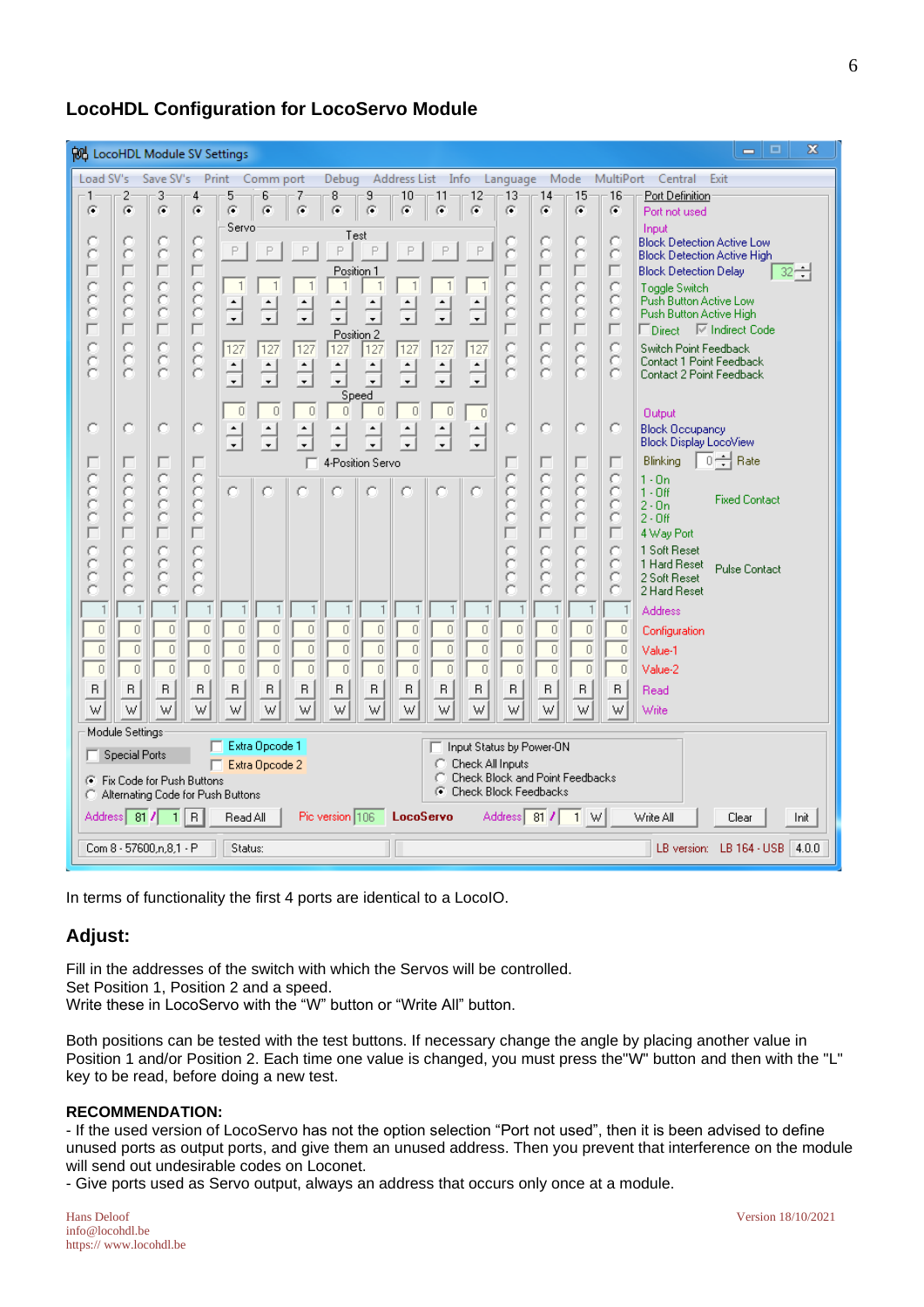Example: 4-positie Servo to work mechanical signals.

| 5<br>Ō | 6           | 7          | ۰8           | $\theta$   | 10             | 11          | 12               |  |  |  |  |  |  |  |
|--------|-------------|------------|--------------|------------|----------------|-------------|------------------|--|--|--|--|--|--|--|
| Servo  | Test        |            |              |            |                |             |                  |  |  |  |  |  |  |  |
| P      | P           | P          | P            | P          | P              | P           | P                |  |  |  |  |  |  |  |
| Pos1   | Pos3        | Pos1       | Pos3         | Pos1       | Pos3           | Pos1        | Pos3             |  |  |  |  |  |  |  |
| 1      | 81          | 1          | 76           | 1          | 64             |             | 47               |  |  |  |  |  |  |  |
|        |             |            |              |            |                |             |                  |  |  |  |  |  |  |  |
| Pos2   | Pos4<br>127 | Pos2<br>40 | Pos4<br>127  | Pos2<br>64 | Pos4<br>127    | Pos2<br>127 | Pos4<br>102      |  |  |  |  |  |  |  |
| 60     |             |            | ۰            |            |                |             |                  |  |  |  |  |  |  |  |
|        |             |            | ۰            |            |                |             |                  |  |  |  |  |  |  |  |
| 0      | 0           | 1          | 1            | Speed<br>2 | $\overline{c}$ | 3           | 3                |  |  |  |  |  |  |  |
|        |             |            |              | ۰          |                |             |                  |  |  |  |  |  |  |  |
|        |             |            |              |            |                |             |                  |  |  |  |  |  |  |  |
|        |             |            |              |            |                |             |                  |  |  |  |  |  |  |  |
| G      | G           | G          | G            | G          | G              | G           | G                |  |  |  |  |  |  |  |
|        |             |            |              |            |                |             |                  |  |  |  |  |  |  |  |
|        |             |            |              |            |                |             |                  |  |  |  |  |  |  |  |
|        |             |            |              |            |                |             |                  |  |  |  |  |  |  |  |
|        |             |            |              |            |                |             |                  |  |  |  |  |  |  |  |
| 100    | 101         | 102        | $\sqrt{103}$ | 104        | 105            | 106         | 107              |  |  |  |  |  |  |  |
| 128    | 128         | 128        | 128          | 128        | 128            | 128         | $\overline{128}$ |  |  |  |  |  |  |  |
| 99     | 100         | 101        | 102          | 103        | 104            | 105         | 106              |  |  |  |  |  |  |  |
| 16     | 16          | 16         | 16           | 16         | 16             | 16          | 16               |  |  |  |  |  |  |  |
| R      | R           | R          | B.           | B.         | R.             | R.          | R.               |  |  |  |  |  |  |  |

The Servo to J11 have as Position1 = 1, Position2 = 60, Position3 = 81, Position4 = 127, speed = 0 Addresses used for the operation are 100 and 101.

The Servo to J13 have as Position1 = 1, Position2 = 40, Position3 = 76, Position4 = 127, speed = 1 Addresses used for the operation are 102 and 103.

The Servo to J15 have as Position1 = 1, Position2 = 64, Position3 = 64, Position4 = 127, speed = 2 Addresses used for the operation are 104 and 105. Here it concerns 3-position signal Position2 = Position3.

The Servo to J17 have as Position1 = 1, Position2 = 127, Position3 = 47, Position4 = 102, speed = 3 Addresses used for the operation are 106 and 107.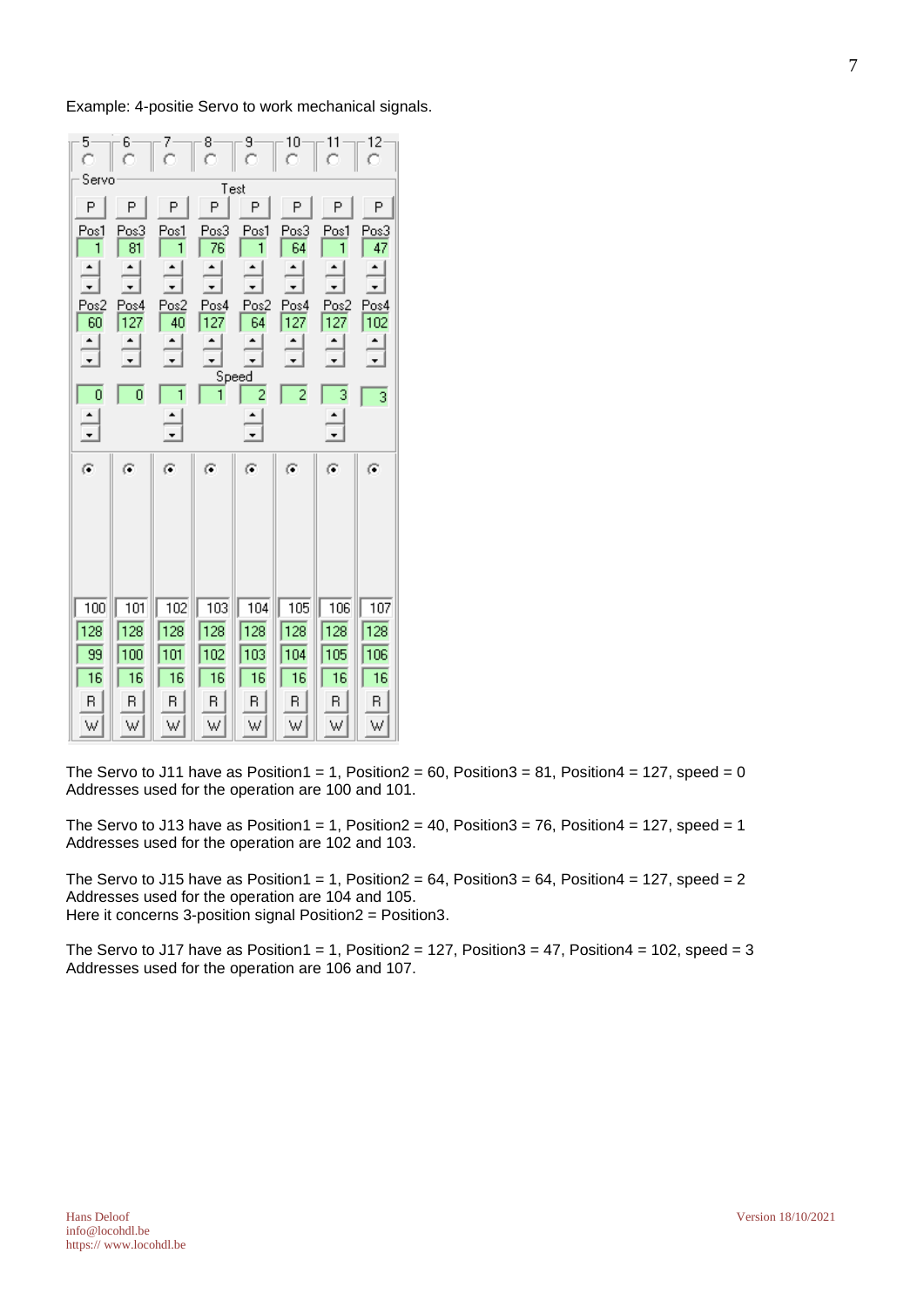

| Load SV's |                         | Save SV's                           | Print                   |                      | Comm port      |          | Debug                         |                          |                |               |                      | Address List SV colors Info                              |                                 | Language         | Mode               | MultiPort<br>Exit                                    |
|-----------|-------------------------|-------------------------------------|-------------------------|----------------------|----------------|----------|-------------------------------|--------------------------|----------------|---------------|----------------------|----------------------------------------------------------|---------------------------------|------------------|--------------------|------------------------------------------------------|
|           | $\overline{\mathbf{c}}$ | 3                                   |                         | 5                    | я              |          | 8                             |                          | 10             | 11            | 12                   | 13                                                       | $-14$                           | 15               | 16                 | Port Definition                                      |
| r         |                         | s                                   |                         | G.                   | G              | G        | G.                            | G                        | G              | G             | G                    | G.                                                       | G                               | G.               | $\mathcal{C}$      | Port not used                                        |
| D<br>L    | G<br>$\Omega$           | т<br>$\Omega$                       |                         | Servo                |                |          |                               | Test                     |                |               |                      |                                                          |                                 | C                | C                  | Input<br><b>Block Detection Active Low</b>           |
| E         |                         | p                                   |                         | P                    | p              | P        | P                             | P                        |                | D             | P                    | r                                                        | ă                               | $\subset$        | $\subset$          | <b>Block Detection Active High</b>                   |
|           |                         |                                     |                         |                      |                |          | Position 1                    |                          |                |               |                      |                                                          | П                               | г                | г                  | <b>Block Detection Delay</b>                         |
| $\sigma$  | G.                      | G.                                  |                         |                      | $\overline{1}$ |          |                               | 1<br>٠                   |                |               | 1                    |                                                          | $\circ$<br>$\mathcal{C}$        | Ċ<br>$\subset$   | C<br>$\subset$     | <b>Toggle Switch</b><br>Push Button Active Low       |
|           |                         |                                     |                         | ÷                    |                |          |                               | Ų                        |                |               | $\frac{1}{\sqrt{2}}$ | Ċ                                                        | $\tilde{c}$                     | C                | C                  | Push Button Active High                              |
|           |                         |                                     |                         |                      |                |          |                               | Position 2               |                |               |                      |                                                          | П                               |                  | г                  | □Direct IV Indirect Code                             |
|           |                         |                                     |                         | 127                  | 127            | 127      | 127                           | 127                      | 127            | 127           | 127                  | $\sqrt{2}$                                               | $\mathcal{O}$<br>$\circ$        | C<br>$\tilde{C}$ | $\subset$          | Switch Point Feedback                                |
|           |                         |                                     |                         | $\frac{1}{\sqrt{2}}$ |                |          | ٠                             | ٠                        |                |               | $\frac{1}{\sqrt{2}}$ |                                                          | $\overline{C}$                  | r                | C<br>C             | Contact 1 Point Feedback<br>Contact 2 Point Feedback |
|           |                         |                                     |                         |                      |                |          |                               | $\ddot{}$<br>Speed       |                |               |                      |                                                          |                                 |                  |                    |                                                      |
|           |                         |                                     |                         | $\overline{0}$       | $\overline{0}$ | $\Omega$ | $\Omega$                      | $\Omega$                 | $\overline{0}$ | $\Omega$      | $\theta$             |                                                          |                                 |                  |                    | Output                                               |
|           |                         |                                     |                         | $\frac{1}{\tau}$     |                |          |                               |                          |                | $\frac{1}{x}$ | $\frac{1}{x}$        | с                                                        | $\circ$                         | C                | C                  | <b>Block Occupancy</b>                               |
|           |                         |                                     |                         |                      | ÷              |          | ÷                             | $\overline{\phantom{a}}$ | Ų              |               |                      | г                                                        | П                               | г                | г                  | Blinking<br>$\overline{0}$ $\rightarrow$ Rate        |
|           |                         |                                     | G.                      | $\mathcal{O}$        | $\circ$        |          | $\circ$                       |                          | $\mathcal{C}$  | ċ             | $\sim$               | Ċ                                                        | $\mathcal{C}$<br>$\overline{C}$ | C<br>Ċ           | $\mathcal{C}$<br>Ċ | $1 - \Omega n$<br>$1 - 0$ ff                         |
|           |                         |                                     | $\overline{\mathbf{s}}$ |                      |                |          |                               |                          |                |               |                      |                                                          | $\overline{C}$                  | $\overline{C}$   | C                  | <b>Fixed Contact</b><br>$2 - \Pi n$                  |
|           |                         |                                     | T                       |                      |                |          |                               |                          |                |               |                      |                                                          | $\epsilon$<br>П                 | C<br>F           | C<br>П             | $2 - 0$ ff                                           |
|           |                         |                                     | A                       |                      |                |          |                               |                          |                |               |                      | Ċ                                                        | $\circ$                         | C                | $\subset$          | 4 Way Port<br>1 Soft Reset                           |
|           |                         |                                     | T                       |                      |                |          |                               |                          |                |               |                      | Ċ                                                        | $\circ$                         | C                | C                  | 1 Hard Reset<br><b>Pulse Contact</b>                 |
|           |                         |                                     | Ü<br>s                  |                      |                |          |                               |                          |                |               |                      |                                                          | C<br>$\epsilon$                 | C<br>C           | C<br>C             | 2 Soft Reset                                         |
|           |                         |                                     |                         |                      |                |          |                               |                          |                |               |                      |                                                          |                                 |                  | $\overline{1}$     | 2 Hard Reset<br>Address                              |
| 44        | 45                      | 46                                  | 194                     | ō                    | $\theta$       | n        | $\theta$                      | $\overline{0}$           | $\theta$       | 0             | $\theta$             | 0                                                        | $\theta$                        | 0                | $\theta$           | Configuration                                        |
| n         | $\theta$                | $\theta$                            | $\bf{0}$                | $\theta$             | $\overline{0}$ | o        | $\theta$                      | $\theta$                 | $\theta$       | $\theta$      | $\theta$             | $\overline{0}$                                           | $\theta$                        | $\overline{0}$   | $\theta$           | Value-1                                              |
| $\Omega$  | $\theta$                | $\Omega$                            | $\mathbf{0}$            | o                    | $\overline{0}$ | n        | $\theta$                      | $\overline{0}$           | ī              | ō             | $\theta$             | ō                                                        | $\theta$                        | n                | $\sqrt{ }$         | Value-2                                              |
| R         | R                       | R                                   | R                       | R                    | R              | R        | R                             | R                        | R              | R             | R                    | R                                                        | R                               | R                | R                  | Read                                                 |
| W         |                         |                                     |                         | W                    | w              | w        | W                             | w                        | W              | W             | W                    | w                                                        | W                               | W                | W                  | Write                                                |
|           | Module Settings         |                                     |                         |                      |                |          |                               |                          |                |               |                      |                                                          |                                 |                  |                    |                                                      |
|           |                         |                                     |                         |                      | Extra Opcode 1 |          |                               |                          |                |               |                      | V Input Status by Power-ON                               |                                 |                  |                    | LB version: LB 164 - USB                             |
|           | Special Ports           |                                     |                         |                      | Extra Opcode 2 |          | $\overline{\mathbf{v}}$ Servo |                          |                |               | C Check All Inputs   |                                                          |                                 |                  |                    |                                                      |
|           |                         | Fix Code for Push Buttons           |                         |                      |                |          |                               | 4-Position Servo         |                | C<br>c        |                      | Check Block and Point Feedbacks<br>Check Block Feedbacks |                                 |                  |                    |                                                      |
|           |                         | C Alternating Code for Push Buttons |                         |                      |                |          |                               |                          |                |               |                      |                                                          |                                 |                  |                    |                                                      |
|           | Address 82/             | 5                                   | <b>B</b>                | Read All             |                |          | Pic version 104               |                          |                |               | Address 82 /         |                                                          | 5 W                             |                  | Write All          | Init<br>Clear                                        |
|           |                         | Com 4 - 57600 n.8.1 - P             |                         | Status:              |                |          |                               |                          |                |               |                      |                                                          |                                 |                  |                    | 3.8.0                                                |
|           |                         |                                     |                         |                      |                |          |                               |                          |                |               |                      |                                                          |                                 |                  |                    |                                                      |

The LocoServo also has an "Extra Opcode" setting

As from LocoServo Software version 103 you have also "Extra Opcode 2" possibility.

As from LocoServo Software version 103 you have also a "Special Ports" possibility.

Further information about this can you find in the LocoHDL configuration manuel.

Hans Deloof Version 18/10/2021 info@locohdl.be https:// www.locohdl.be